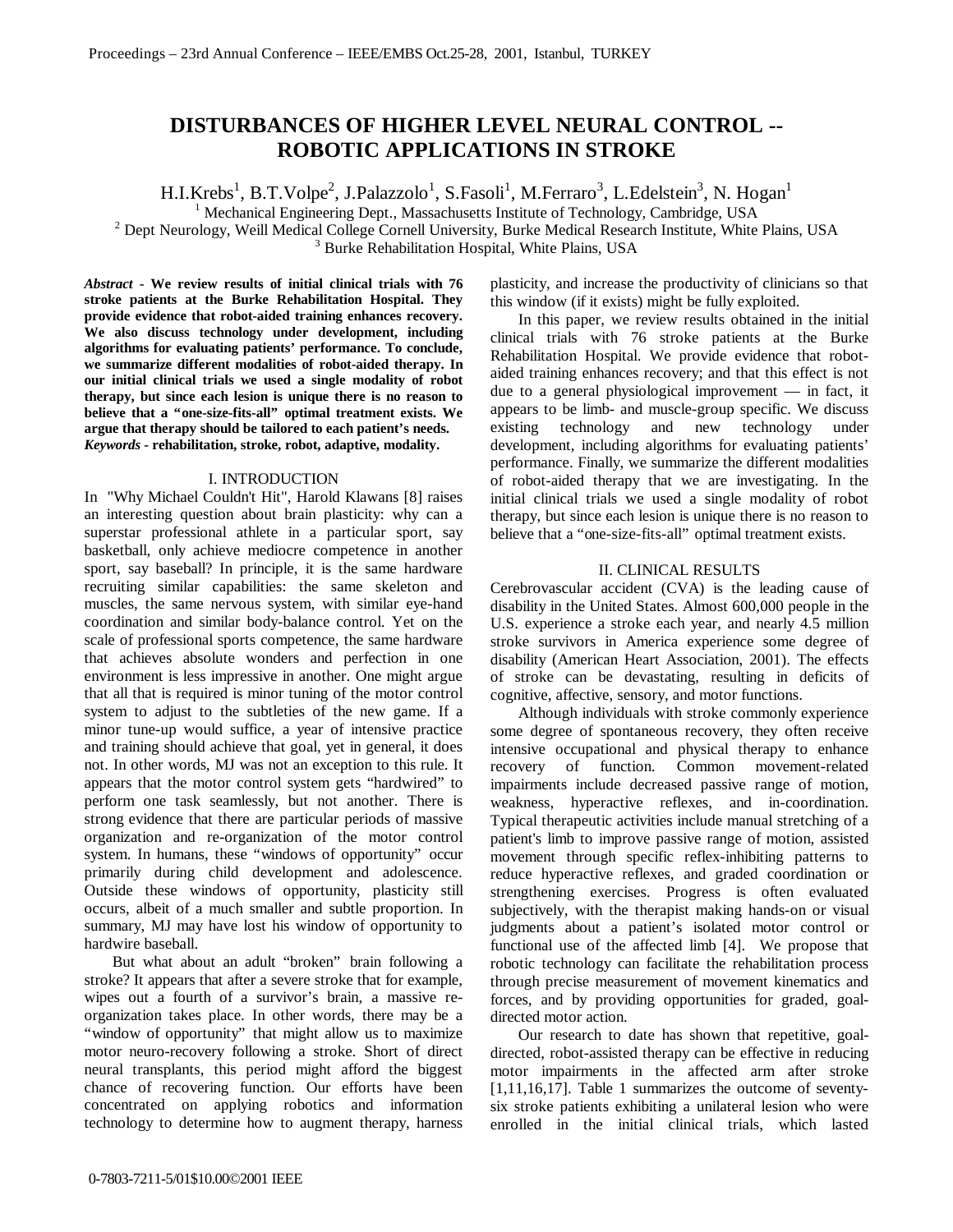| <b>Report Documentation Page</b>                                                                                                                                                                                                                                                               |                                                             |                                                    |  |  |  |  |
|------------------------------------------------------------------------------------------------------------------------------------------------------------------------------------------------------------------------------------------------------------------------------------------------|-------------------------------------------------------------|----------------------------------------------------|--|--|--|--|
| <b>Report Date</b><br>25 Oct 2001                                                                                                                                                                                                                                                              | <b>Report Type</b><br>N/A                                   | Dates Covered (from to)                            |  |  |  |  |
| <b>Title and Subtitle</b><br>Disturbances of Higher Level Neural Control-Robotic<br>Applications In Stroke                                                                                                                                                                                     |                                                             | <b>Contract Number</b>                             |  |  |  |  |
|                                                                                                                                                                                                                                                                                                |                                                             | <b>Grant Number</b>                                |  |  |  |  |
|                                                                                                                                                                                                                                                                                                |                                                             | <b>Program Element Number</b>                      |  |  |  |  |
| Author(s)                                                                                                                                                                                                                                                                                      |                                                             | <b>Project Number</b>                              |  |  |  |  |
|                                                                                                                                                                                                                                                                                                |                                                             | <b>Task Number</b>                                 |  |  |  |  |
|                                                                                                                                                                                                                                                                                                |                                                             | <b>Work Unit Number</b>                            |  |  |  |  |
| Performing Organization Name(s) and Address(es)<br>Mechanical Engineering Dept., Massachusetts Institute of<br>Technology Cambridge, USA                                                                                                                                                       |                                                             | <b>Performing Organization Report Number</b>       |  |  |  |  |
|                                                                                                                                                                                                                                                                                                | <b>Sponsoring/Monitoring Agency Name(s) and Address(es)</b> | Sponsor/Monitor's Acronym(s)                       |  |  |  |  |
| US Army Research, Development & Standardization Group<br>(UK) PSC 802 Box 15 FPO AE 09499-1500                                                                                                                                                                                                 |                                                             | <b>Sponsor/Monitor's Report Number(s)</b>          |  |  |  |  |
| <b>Distribution/Availability Statement</b><br>Approved for public release, distribution unlimited                                                                                                                                                                                              |                                                             |                                                    |  |  |  |  |
| <b>Supplementary Notes</b><br>Papers from 23rd Annual International Conference of the IEEE Engineering in Medicine and Biology Society, October<br>25-28, 2001, held in Istanbul, Turkey. See also ADM001351 for entire conference on cd-rom., The original document<br>contains color images. |                                                             |                                                    |  |  |  |  |
| <b>Abstract</b>                                                                                                                                                                                                                                                                                |                                                             |                                                    |  |  |  |  |
| <b>Subject Terms</b>                                                                                                                                                                                                                                                                           |                                                             |                                                    |  |  |  |  |
| <b>Report Classification</b><br>unclassified                                                                                                                                                                                                                                                   |                                                             | <b>Classification of this page</b><br>unclassified |  |  |  |  |
| <b>Classification of Abstract</b><br>unclassified                                                                                                                                                                                                                                              |                                                             | <b>Limitation of Abstract</b><br>UU                |  |  |  |  |
| <b>Number of Pages</b><br>6                                                                                                                                                                                                                                                                    |                                                             |                                                    |  |  |  |  |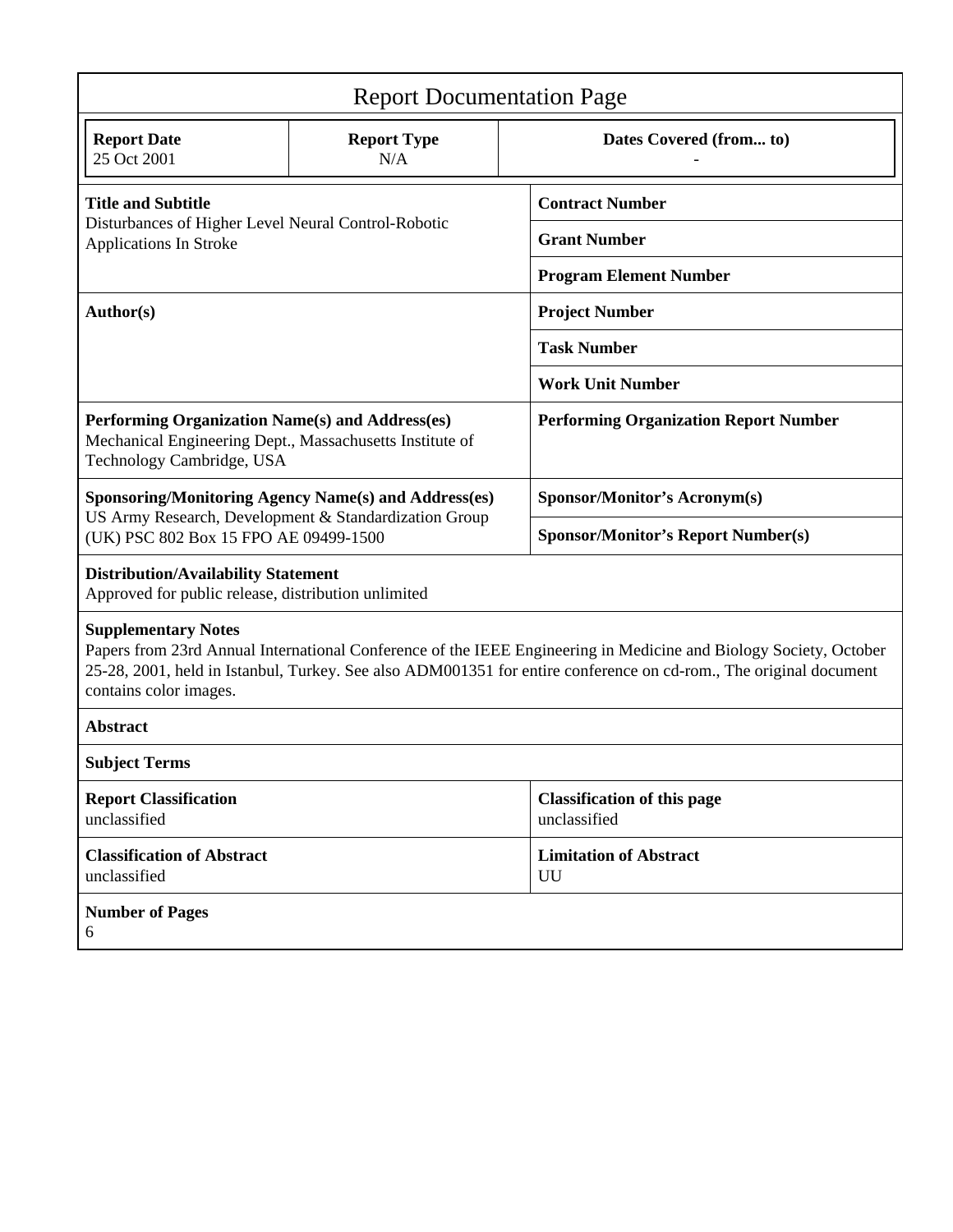approximately 5.5 weeks per patient. Patients were randomly assigned to an experimental and a control group. The experimental group received an hour per day of robotaided therapy exercising the shoulder and elbow. The control group received an hour per week of "sham" robotaided therapy with the same video games. The results of the initial studies, as measured by standard clinical instruments, showed statistically significant difference between the experimental and control group for shoulder and elbow (the focus of the exercise routines), but no differences for wrist and fingers (which were not exercised). This result suggests a local effect with limited generalization of the benefits to the unexercised limb or muscle groups. If this is the case, we must extend our robots to exercise different groups of muscles and limb segments.

| Group   | $F-M$      | MP           | MS1  | MS <sub>2</sub> |
|---------|------------|--------------|------|-----------------|
|         | (66)       | (20)         | (40) | (/42)           |
|         | $\wedge$ 1 | $\Lambda$ 1* | ∧ 1* | Λ1              |
| RT (40) | 9.25       | 3.99         | 8.15 | 4.16            |
| ST(36)  | 71         | 2.0          | 3.42 | 2.64            |

Table 1. Change during Acute Rehabilitation (76 patients): Experimental (RT) vs. Control (ST) Group -  $\Delta 1$ : score change from hospital admission to discharge; F-M is the Fugl-Meyer Scale; MP is the Motor Power; MS1 is the Motor Status Score for Shoulder & Elbow, and MS2 is the Motor Status Score for Wrist & Fingers;  $p < 0.05$  for statistical significance (\*).

## III. ROBOTIC TECHNOLOGY

The centerpiece of our ongoing research program is MIT-MANUS, a novel robot specifically designed and built for clinical, neurological applications [6,9]. Because the mechanical system was designed to have a low intrinsic end-point impedance, with extremely low inertia and friction (i.e. it is highly "back-drivable"), MIT-MANUS is able to move smoothly and can rapidly comply with a patient's motor actions [9,11]. The robot sensors permit accurate and essentially continuous measurement of the key variables relevant to motor behavior, namely position, velocity, and forces applied. The present module has two degrees-of-freedom (DOF) that can move a patient's shoulder, elbow, and hand in a horizontal, gravityeliminated plane. During therapy, the person's hemiparetic arm is placed in a customized arm support that is attached to the end-effector (i.e. handle) of the robot arm. As the patient moves the robot's handle toward a designated target, a video screen in front of them provides visual feedback of the target location and movement of the robot handle. If the person is unable to move the arm, the robot guides the hand to the target in much the same way as a therapist provides hand over hand assistance during conventional therapy.

Considering the limited benefits to the unexercised limb or muscle groups, we are extending our robot-aids to exercise different groups of muscles and limb segments. We are presently developing robots to add spatial motion capabilities to MIT-MANUS, and novel robots for wrist, fingers, and legs [2,5,12,18]. Figure 1 depicts some of our robots, all developed under the same design philosophy striving at intrinsic low end-point impedance.



Fig.1. A Gym of Robots. The top left corner shows a recovering stroke patient receiving upper extremity robotic therapy with MIT-MANUS. The lower left corner picture shows the wrist robot and the right figure shows the spatial module (to be added to the tip of MIT-MANUS).

#### IV. EVALUATION TOOLS

We believe that robotic technology can enhance conventional practice of rehabilitating neurologically-based impairments in many ways. Treatment intensity, including the number of movement repetitions, can be closely monitored and controlled. This treatment information can be used in conjunction with robot evaluation data to examine the specific effects of robot-assisted therapy on motor behavior. The performance indices derived from robot data can measure changes in the kinematics or forces elicited during movement that may not be detected by standard clinical evaluations. We are presently developing different performance indices to evaluate patients' ability and have organized them into two categories based on the type of human-machine interaction: unconstrained and constrained.

We had been using variations of the first set of performance indices (unconstrained) in psychophysical experiments with unimpaired subjects as well as patients. These indices are hand path displacement, the lateral deviation from a straight line between start and target positions, mean squared aiming deviation, the correlation between observed movement and a minimum jerk motion of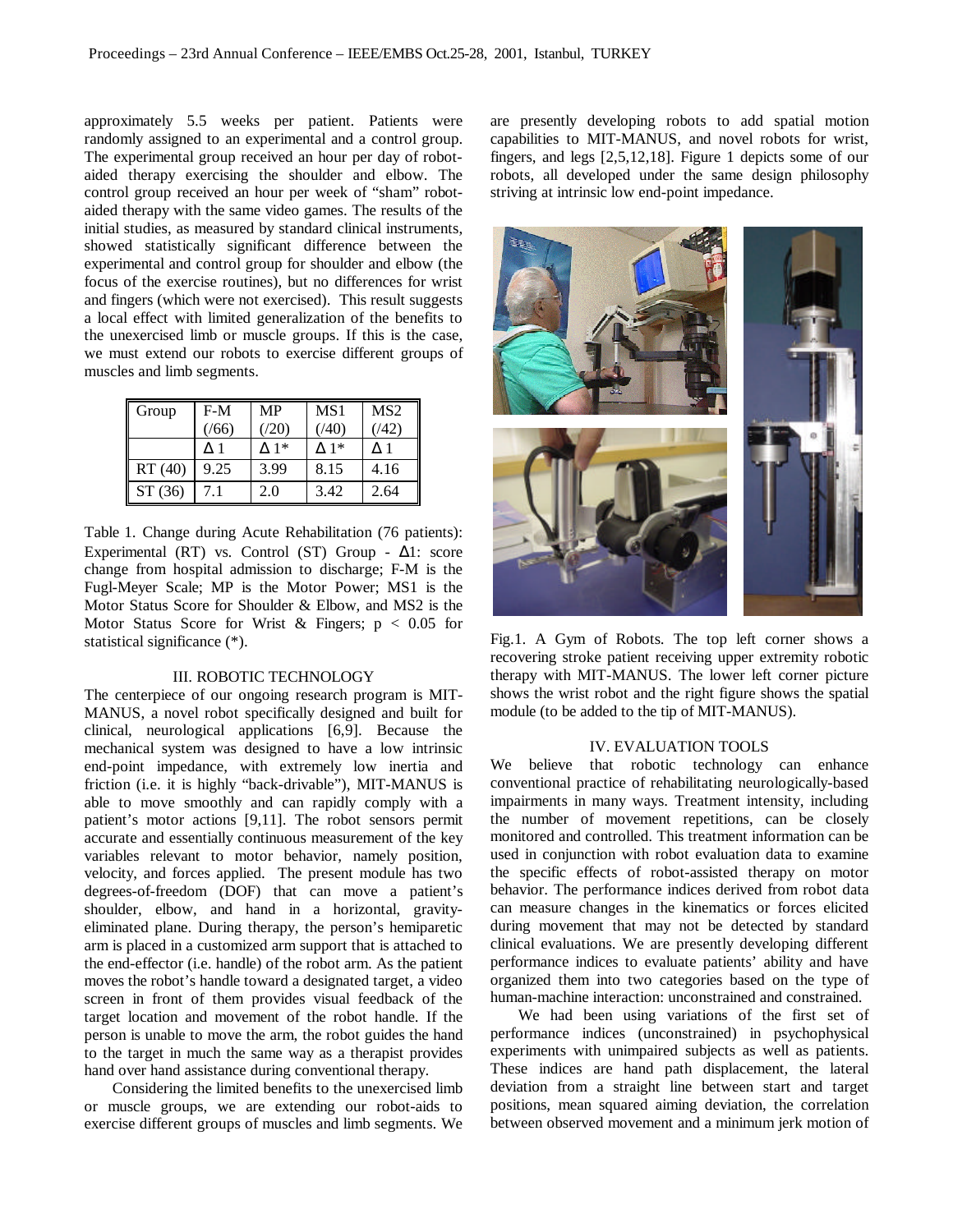the same duration, the mean squared difference between the observed and minimum jerk movements, and the number and overlap of submovements. Because these measures require patients to be able to independently move their arm, albeit in a gravity-compensated environment, they have severe limitations when dealing with hemiplegic or severe hemiparetic stroke patients, who initially can not reach the movement targets.

To address this limitation we developed the second set of indices (constrained). These indices are the mean magnitude of interaction forces in and out of plane of movement, the mean speed, the mean power exchanged between robot and patient, the mean holding radius for a given perturbation force, the maximum range of movement against a given impedance, and the shoulder flexion, extension, abduction, adduction maximum static forces [13]. Note that our highly back-drivable robot designs afford a unique ability to measure the process of neuro-recovery. For example, consistent with the conjecture that apparently continuous movements are actually composed of a sequence of submovements or segments, we were able to identify in twenty patients recovering from a single cerebral vascular accident (stroke), the apparent submovements that comprised a continuous arm motion in an unloaded task. Kinematic analysis demonstrated a submovement speed profile that was invariant across patients with different brain lesions, and provided experimental verification of the detailed shape of primitive submovements. We propose as a working hypothesis that this kind of "quantization" is a basic feature of human motor behavior, and used it to develop a robot-aided assessment procedure [7,10].

Indices such as hand path displacement or the number and overlap of submovements will provide accurate measures of how directly and smoothly an individual moves his or her arm when reaching toward a target, that are repeatable from one evaluation session to the next. We are presently correlating findings from robotic evaluation data with standard clinical evaluations, in order to identify the performance indices that best measure motor performance throughout the rehabilitation process. This is a first step in developing reproducible, reliable and valid robotic measures that will initially complement and may ultimately replace subjective clinical scales. We also expect robotic evaluation data to be valuable when examining patterns of motor learning and recovery, and when predicting functional motor outcomes. The performance indices derived from this data can be used in conjunction with functional brain imaging to examine the relationships between neural reorganization and motor action. In addition, kinematic and force measures derived from robotic evaluation data can more precisely measure the effects of different therapy approaches on motor performance after a disabling event. These measures will enable us to more closely examine the relationships between neural processing, motor recovery, and functional outcomes. The effects of different forms of practice (e.g. blocked vs. random) and varied treatment intensities (e.g. altering duration, number of repetitions, or frequency) also can be readily monitored by the robot. It will lead to the development of more scientifically based theories of motor re-learning and rehabilitation practice.

#### V. MODALITIES OF ROBOT-ASSISTED THERAPY

There is no reason to believe that a "one-size-fits-all" optimal treatment exists. Instead therapy should be tailored to each particular patient's needs. Robot-assisted therapy can be delivered in a variety of ways to reduce motor impairment and enhance functional motor outcomes. Goaldirected therapeutic "games" can be designed to address motor impairments including poor coordination, impaired motor speed or accuracy, decreased grasp or dexterity, and diminished strength, as well as addressing cognitive or perceptual impairments. Depending on the survivor's impairment and lesion, robotic aids can provide passive, active-assistive, active, and active-resistive exercises. They can also deliver therapeutic approaches with no equivalent experience in nature [14]. We expect the understanding of what constitutes the most appropriate therapy to become an intensively active topic of research.

Naturally the desired outcome of rehabilitation is not merely a reduction of impairment, but an improvement in functional abilities and participation in daily life tasks. Currently, robot-assisted therapy is primarily administered in isolation from other rehabilitation efforts, with little emphasis on the practice of trained movements during daily functional tasks [1,3,9,11,15]. Research studies have indicated that the use of imagery-based tasks and the presence of objects during goal-directed tasks can significantly enhance movement kinematics during reach, in persons with and without CVA [19]. Based on this research, we are developing a therapeutic practice model that uses imagery-based, simulated tasks during robotic therapy sessions and is directed toward the carryover of robottrained movements during functional activities. The intent is that this functionally-based robotic therapy may improve the generalization of learned motor skills, and thereby enhance functional motor performance.

One innovative modality of robotic therapy developed recently in our lab is the inclusion of specific, movementrelated feedback and game adaptation. The stroke rehabilitation therapy we administered during our initial clinical trials was a fixed, repetitive exercise cued by a video display. It consisted of a series of point-to-point moves, which appeared to be well suited for patients with very limited movement ability. As displayed in Figure 2, the effect of the stiffness of the current impedance controller can be visualized as a potential energy field about a desired position. During therapy, this desired position moves from the starting position  $(*)$  to the end position  $(**)$ .

The potential energy field of the adaptive impedance controller is also shown in Figure 2. While the stiffness of the previous controller tends to impede the patient from moving ahead of the desired point, the proposed controller allows capable patients to reach the target unassisted. During the proposed therapy, the time allotted for the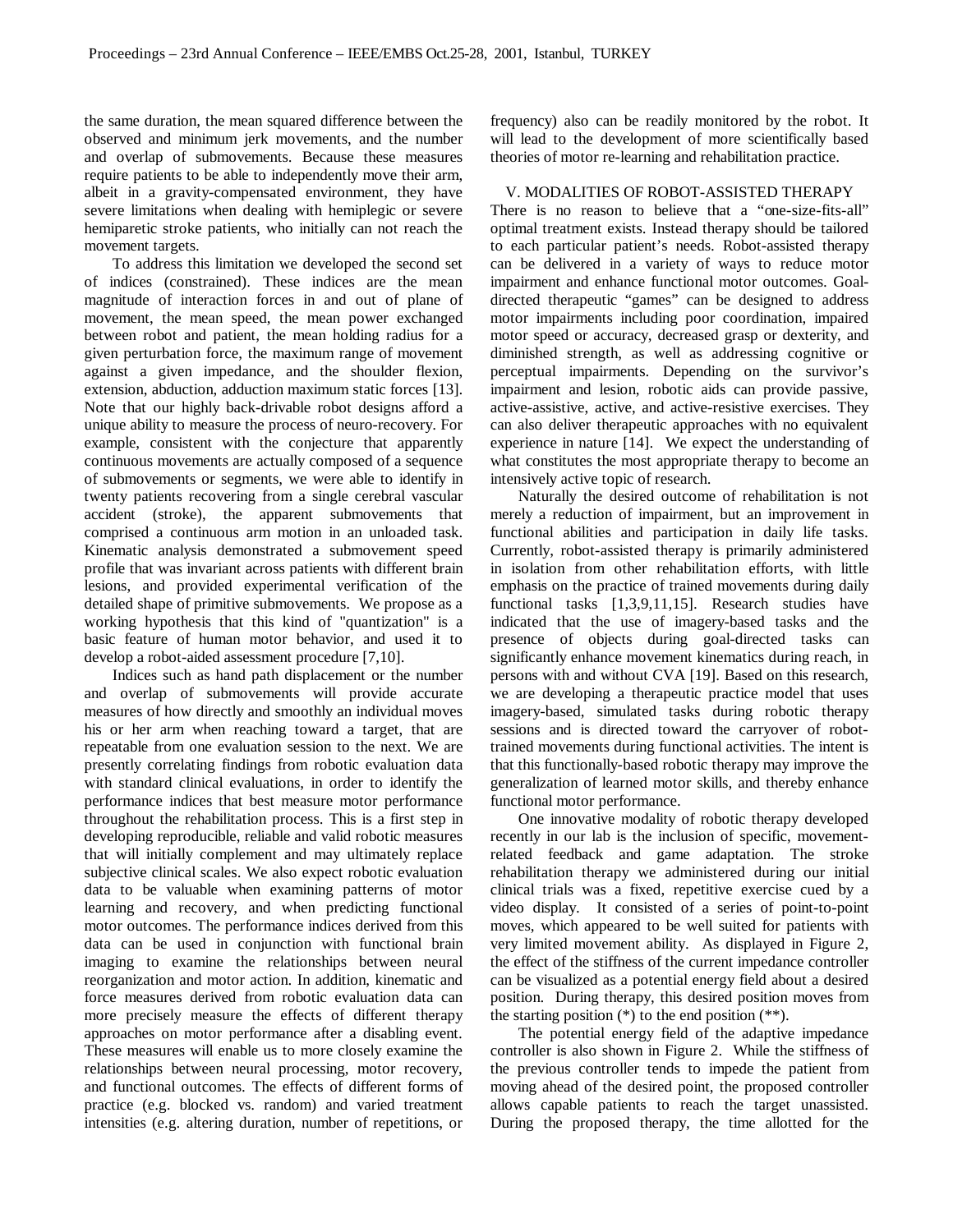patient to make the move and the stiffness of the impedance controller are varied based on the patient's ability. In this way the therapy continuously adapts to challenge the patient.



Fig.2. Impedance Controllers. The top plot shows the potential energy of the controller employed during the initial trials. The bottom plot shows the potential energy for the novel adaptive controller.

In an effort to keep patients motivated during therapy sessions, a video display provides the patient with positive reinforcement during the session. Changes in patient performance are indicated both by the height of the bars and their color. These performance measures grade the patient's ability to initiate movement (PM1), to move from the starting position to the target (PM2), to aim their movement along the target axis (PM3), and to reach the target position (PM4). PM1 records how many times the patient initiated the "game" by moving the arm above a modest velocity threshold. PM2 is used to adjust the time allotted for the move. PM3 is used to adjust the impedance controller stiffness. While PM4 records the maximum distance the patient moved along the target axis.

The PM2 and PM3 measurements must evaluate a patient's performance during each move. Figure 3 depicts the most promising candidates for PM2, the ability to move (top row), and for PM3, the ability to aim (bottom row) obtained from a representative patient between admission and discharge. The first column depicts kinetic measurements, whereas the second column is kinematic.

The kinetic measurement for PM2 is the average power along the target axis (PM2a), and the kinematic

measurement is the average deviation from the minimum jerk trajectory (PM2b).

$$
PM2a = \frac{1}{N} \sum_{i=1}^{N} [F_t(i)V_t(i)]
$$
 (eq.1)

$$
PM2b = \frac{1}{N} \sum_{i=1}^{N} [t(i) - t_{m,j}(i)]
$$
 (eq.2)

where  $F_t$  is the force along the target axis,  $V_t$  is the velocity along the target axis, *t* is the distance along the target axis, and *tmj* is the prescribed minimum jerk trajectory of the desired position. Note that the representative patient data shows that from admission to discharge these numbers become less negative, indicating that the patient contributes more power and motion to complete the task.

The kinetic measurement for PM3 is the average absolute power normal to the target axis (PM3a), and the kinematic measurement is the root-mean-square deviation along the normal to the target axis (PM3b).

$$
PM3a = \frac{1}{N} \sum_{i=1}^{N} |F_n(i) V_n(i)|
$$
 (eq.3)

$$
PM3b = \sqrt{\frac{1}{N} \sum_{i=1}^{N} n(i)^2}
$$
 (eq.4)

where  $F_n$  is the force normal to the target axis,  $V_n$  is the velocity normal to the target axis, and *n* is the distance normal to the target axis. Both measures for PM3 show that the patient's ability to aim improved between admission and discharge.



Fig.3. The Most Promising Candidates for PM2 and PM3.

Simulations were conducted to determine how the performance measures varied with the desired range of robot command variables and assumed patient variation. The controller time allotted for a move from the starting position to the desired target was varied between 1.5 and 4.5 seconds. To assist patients with their aim, the stiffness of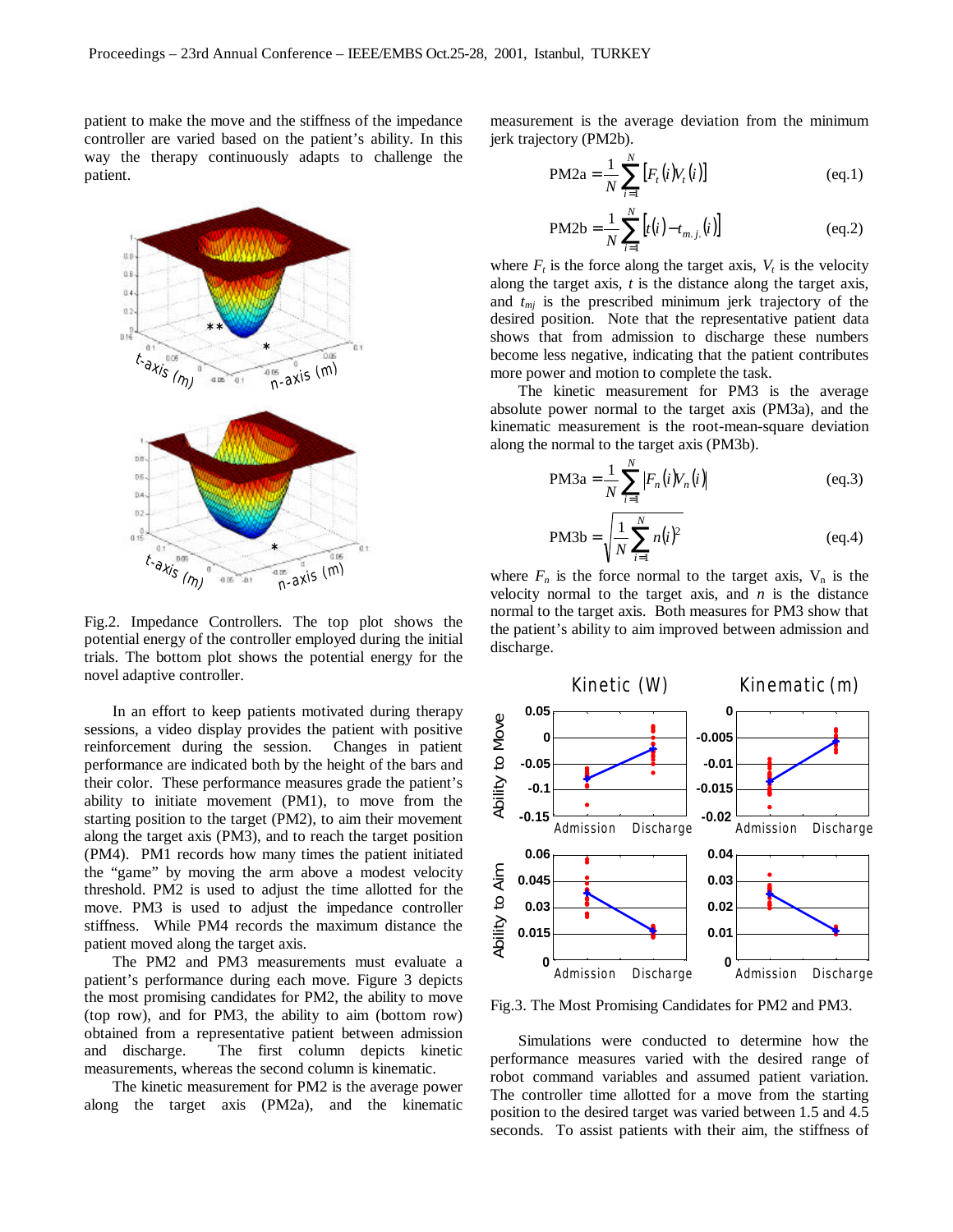the impedance controller was varied from 50 to 350 N/m along the direction normal to the target axis. It was also assumed that the patients' move time would lie in between 1.5 and 4.5 seconds, and their maximum deviation along the normal to the target axis would be from 0.01 m to 0.07 m.

The final selections for PM2 and PM3 are displayed in Figure 4. PM2, the ability to move, was defined as a function of both PM2a and PM2b. Thus, both kinetic and kinematic information of the patient's move is contained in this performance measure. In particular, the positive values represent the average deviation from the commanded minimum jerk trajectory when the patient is moving ahead of the assist, and the negative values represent the average power delivered from MIT-MANUS to the patient during assisted moves. PM3, on the other hand, was defined as a function of PM3b only, the RMS normal deviation of the patient. PM2 required both kinetic and kinematic measures in order to discriminate when the patient leads or lags the desired minimum jerk trajectory of the controller.



Fig.4. Adaptive Performance Indices: Calibration Curves

Several observations can be made concerning PM2 and PM3. As the parameters increase, the performance measures also increase monotonically along each line of constant patient parameters. Note, when PM2 equals zero, the patient move time equals the commanded robot move time, and when PM3 equals zero, each value of maximum patient normal deviation corresponds to a value of controller

stiffness. MIT-MANUS is able to track the patient's move time by using a simple control law such as:

$$
T_m[k+1] = T_m[k] + I \cdot \text{PM2}[k] \tag{eq.5}
$$

where  $T_m[k]$  is the desired controller move time during the  $k<sup>th</sup>$  game, and  $\lambda$  is the gain from PM2 to  $T_m$ .

This tracking algorithm is a good first step, but we are not simply interested in tracking the patient's performance, but intend to challenge them to improve their performance or, at the very least, motivate them to maintain it. During the initial N games, the control system will operate in a tracking mode to identify how well the patient is able to complete the task. Recall, when the controller parameters are changed, the zero PM occurs at a different value of patient performance. In order to help account for this, a secondary performance measure was introduced that serves as an indication of patient variability. The performance level (PL) is defined to be

$$
PL = \begin{cases}\n-1 & PM < -0.01 \\
0 & -0.01 \le PM \le 0.01 \\
+1 & PM > 0.01\n\end{cases}
$$
\n(eq.6)

The value of PL indicates whether the patient performed worse or better than their baseline performance. A value of 0 is also available to denote when the patient performed approximately the same.

The last N+ games in a session will be grouped into sections of 3 games each. During each of these sections, the desired controller move time and the controller stiffness will remain constant. By considering the average PM and the sum of the PL values (-3  $\leq$  PL<sub>sum</sub>  $\leq$  3), the controller will adapt to patients' performance and variability, and challenge them to continue to improve. The proposed performancebased adaptive algorithm can be stated as follows:

$$
T_m|_{k+1,k+2,k+3} = T_m[k] + I \cdot \mathbf{a} (PL_{sum}) \cdot PM2_{ave}
$$
  
\n
$$
\begin{bmatrix}\n0.5 & PL_{sum} = -3 \\
0.25 & PL_{sum} = -2 \\
0.125 & PL_{sum} = -1 \\
0.125 & PL_{sum} = 0 \\
0.25 & PL_{sum} = 0 \\
0.25 & PL_{sum} = +1 \\
0.5 & PL_{sum} = +2 \\
1 & PL_{sum} = +3\n\end{bmatrix}
$$
 (eq.7)

The desired effect of challenging the patient to improve while keeping them motivated will be accomplished, in part, by the asymmetry in the definition of  $\alpha(PL_{sum})$ . When patients do consistently better than their previous performance,  $\alpha$ (PL<sub>sum</sub>)=1, and when patients do consistently worse,  $\alpha$ (PL<sub>sum</sub>)=0.5. Thus, the algorithm uses information related to patient variability to dictate how much of an increase or decrease of the parameter there will be during the next 3 games. The asymmetry challenges improving patients to improve further, but makes the task easier, to a lesser extent, when patient performance is worsening.